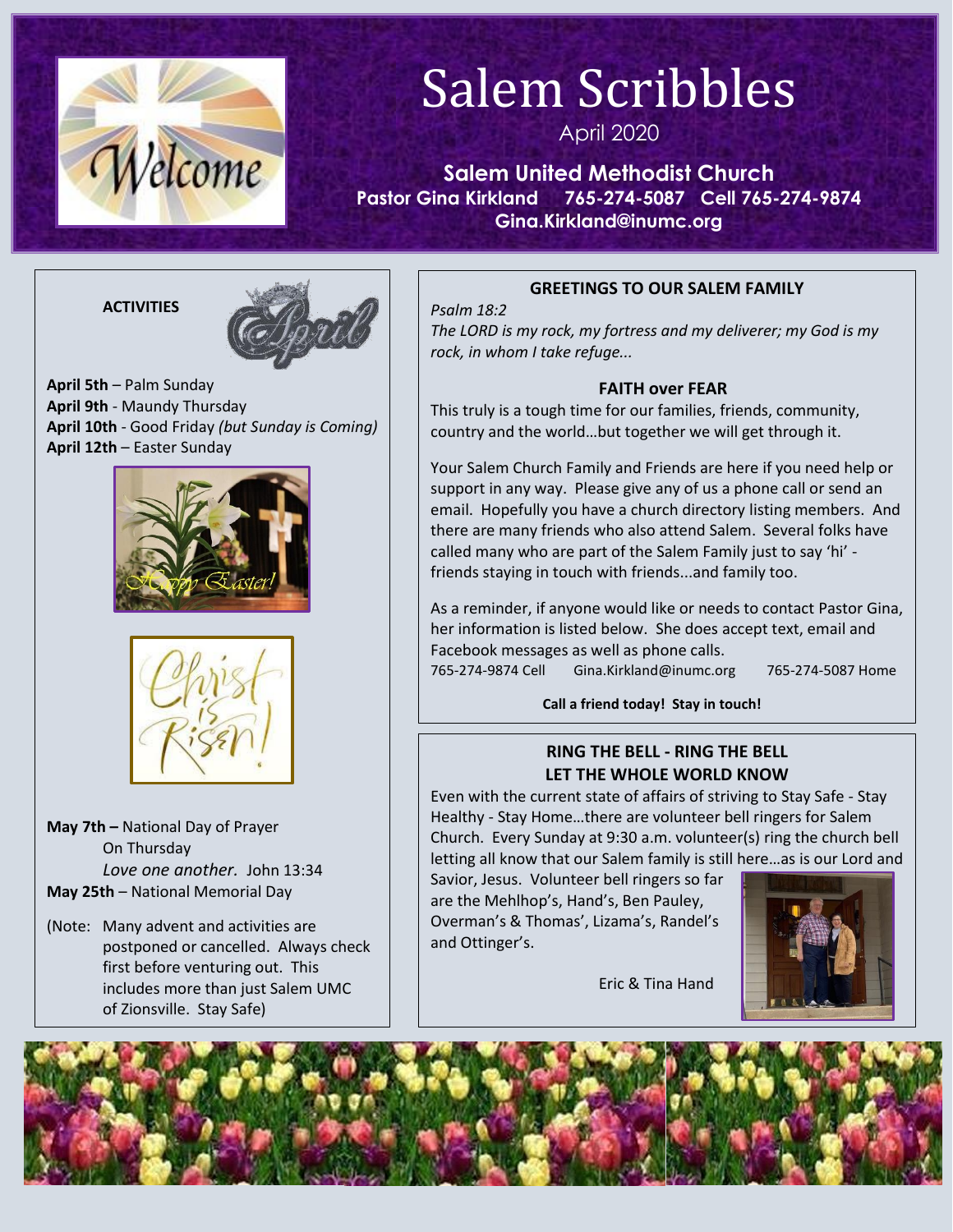18th Mollie Earnhart

#### **APRIL BIRTHDAYS**

9th John Holmes 10th Joyce Starkey 13th Kyle Bright 1[1s](https://www.faithclipart.com/fca/affiliate.do?id=58&coupon=christmas)t Scott & Ann Hokanson 13thBrian Kidder 16th Sarah Hasewinkel 18th Clara Curry 6th Roy & Deanna King 7th Becky Cervenka 7th Rev. Jim Ewing (84) 8th Cole Beanblossom 10th Joyce Starkey 20th Martha Randel 23rd Dylan Hamerin 27th Sharyn Taylor 24th Annie Moon 24th Avalyn Jean DeLucio (Diane Ward's relative)

(If you or a family member is not on our birthday and/or anniversary monthly list used in Scribbles and would like to be, please give name/month/day to Martha Randel SiSRandel@gmail.com)

|                           | <b>PRAYER LIST</b>        | Complete List is On-Line      |
|---------------------------|---------------------------|-------------------------------|
| <b>Maddy Anderson</b>     | Louise Hoagland           | <b>Danny Price</b>            |
| Arnold's Grandson         | <b>Ruthie Dawson Jett</b> | Donna Price                   |
| <b>Brenda</b>             | Libby Keck                | Don Quick                     |
| Connie Chamberlin         | Roberta Keith             | Keith Quick                   |
| Christy - Danelle Friend  | Gina Kirkland             | Carolyn Reutter               |
| John Cummings             | Gail Klotz                | <b>Micah Romig</b>            |
| Virginia Crose            | Jennifer Lee              | Marlene Schneider             |
| Jim Curry                 | Sorin Martin              | Deputy Sam Scott              |
| Marge Curry               | <b>Sue Martin</b>         | Aaron & Ronda Shipley         |
| Eleanor Ruth "Baby Evans" | Gerald McGowen            | Deb Shook                     |
| Carla Fletcher            | <b>Ashley Medaris</b>     | <b>Stephanie Seifts</b>       |
| <b>Bonnie Earnhart</b>    | Jim & Linda Miller        | Mark Starkey                  |
| Mary Ann Feeley           | Mark Mizen                | Marvin Starkey                |
| <b>Tom Fenton</b>         | <b>Barb Montelegre</b>    | Ann Stum & Brenda             |
| Lisa Flynn                | Carol Moyer               | Aaron Taylor                  |
| Richla Grayson            | <b>Charlie Noble</b>      | Jane Taylor                   |
| Sharlene Grizzle          | Ashleigh Overman          | Brenda & Steven Taylor        |
| O Hamilton                | Paula Overman             | <b>Ritchie Thatcher</b>       |
| Rush & Ruth Harmon        | Jessica Pabst             | <b>USS Theodore Roosevelt</b> |
| Mr. Harney                | Annie Palmer              | Martha Vail                   |
| <b>Travis Heckart</b>     | Rev. Wayne Patton         | The Walkers                   |
| Marty Hill                | Jon Peterson              | <b>Warren's Cousins</b>       |

*Apologies for misspelling of any names… to update information for prayer list please contact Martha at SiSRandel@gmail.com … Co-Editor.*

*Prayers for the Wilson Family with the passing of wife/mother Nancy and daughter/wife/mother Kathy Wilson Bennett. Prayers for the Myers family with the passing of Reta Lou Myers* 

 *(wife of Bill and mother of Brad Myers who works at Akards.)*





"And this is the testimony: God has given us eternal life, and this life is in his Son." ~~John 5:11 (KJV)

#### **APRIL ANNIVERSARIES**

20th Karrie Hamerin 20th Warren Killian 13th John & Mary Ann Holmes 14th Andy & Donna Ricketts 19th Jeremy & Kelli Starkey 24th Aaron & Rhonda Shipley 30th Shon & Suzanne Hough

> Pray for our Salem UMC family. Pray for our troops, near and far; persecuted Christians everywhere; people in hospitals and nursing homes; and those who suffer from conflicts around the world including terrorism. Pray for victims of natural disasters. Pray for victims of church fires, wildfire, storms and flooding. Pray for peace and safety for any and all refugees who are God's children throughout the world. Pray for those with unspoken requests. Pray for wisdom by our politicians, and pray for our country and the world. Pray for our local first responders, EMS, medical teams, fire fighters and police who give immediate help for those in need. Pray for those 'on the front line of defense' - doctors, nurses, all medical personnel and support staff, those who are still working to provide us our needs such as groceries. Pray for our protectors, border patrol officers, security guards, and for victims of crimes. Pray for our church family as we look to a way forward. Pray for our community, country and the world in this time of uncertainty due to the coronavirus. Special prayers for those on the FRONT LINES. And do continue to pray for "Old Man Cline!" *{All Mankind}*

# Page 2 Salem Scribbles and Contract Contract Contract Contract Contract Contract Contract Contract Contract Co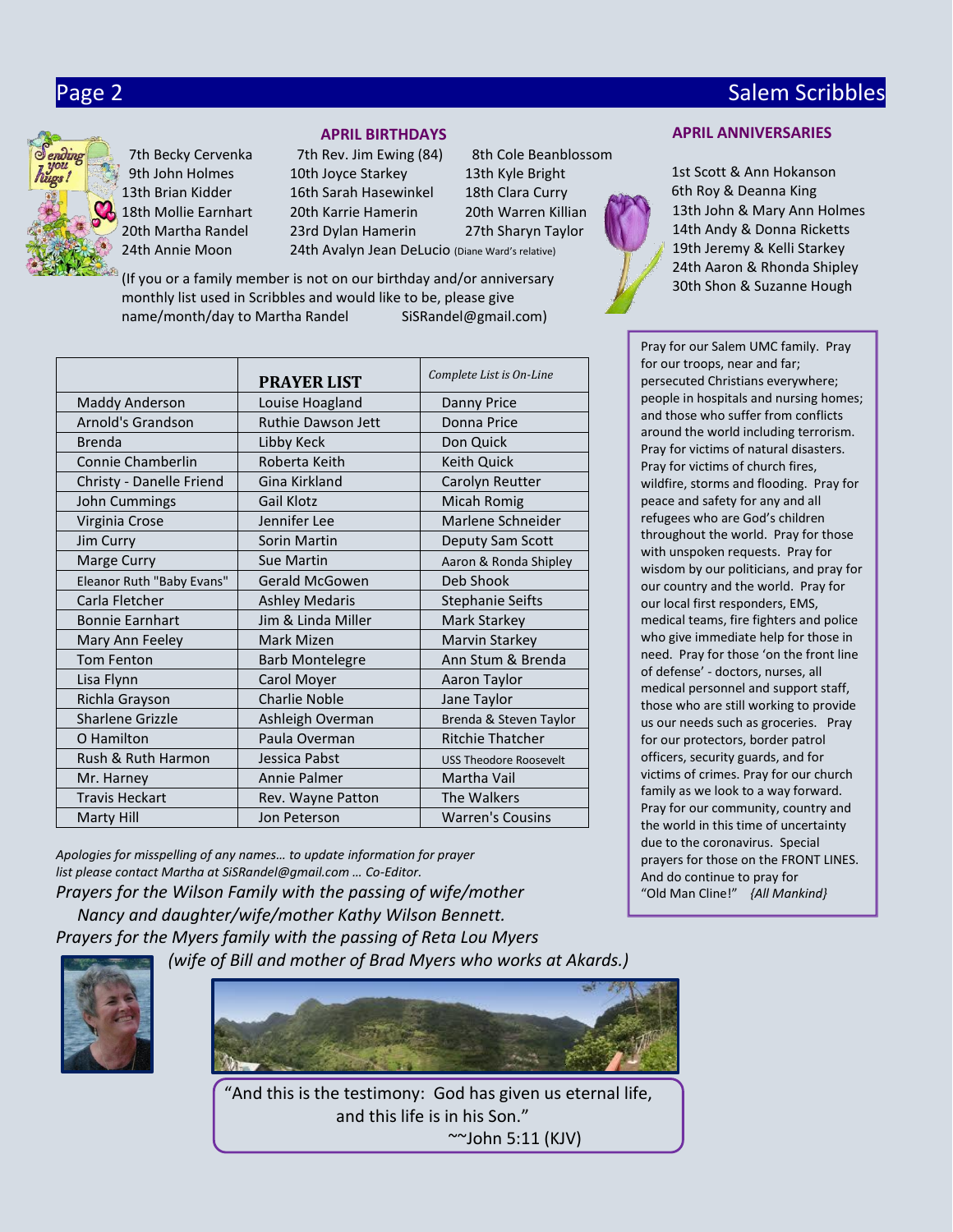# Salem Scribbles **Page 3**



## **SALEM in PICTURES**



**Miss Clara Demonstrates How to Properly Wash Hands!**



# **Sharlene Grizzle Enjoys a DQ Dilly Bar at Parkwood**









Charissa & Luke Garrigus As of March 23, 2020 One Year Anniversary!



"We love because He first loved us." ~~1 John 4:19



DYLAN HAMERIN

For making Dean's List again at University of Indianapolis Way to go Dylan!!